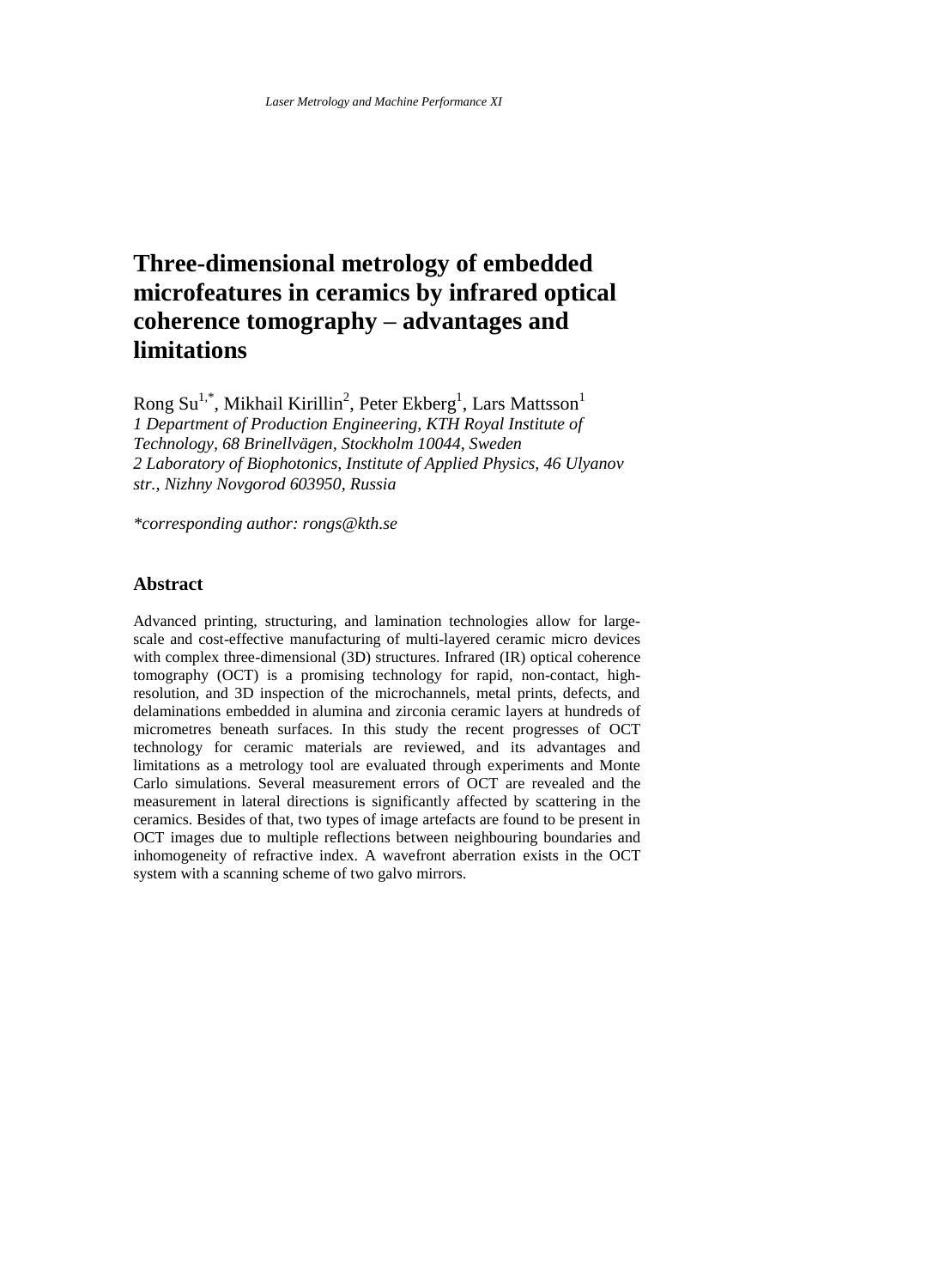## **1 Introduction**

#### **1.1 Background**

The market of multi-functional ceramic micro devices with complex threedimensional (3D) structures is emerging [\[1\].](#page-8-0) Recent progress in advanced manufacturing process allows for massive and cost-effective production of products such as micro-fluidic devices for medical applications or microreactions, integrated devices packaged with embedded micro-electro-mechanical systems (MEMS) and optical fibres, bio-reactors, microwave devices for terahertz applications, high-efficiency cooling systems, micro sources of energy, and different types of sensors. Ceramics such as alumina and zirconia are selected as the basic building materials because of their low cost and that they have unique properties of high thermal and chemical stability, mechanical and electrical strength, and electric resistivity [\[1\].](#page-8-0)

On the other hand quality of the product is a key. As the advanced manufacturing process allows us to build very complex 3D structures inside the material, we are no longer satisfied with measurement of the outer surface of an object. The embedded features become more and more important to be measured, such as geometric dimensions of the machined or printed micro parts inside the material, embedded defects, cracks, voids, delaminations, and inclusions. Thus, a non-destructive, non-contact, high-resolution, and high-speed 3D monitoring systems for quality inspection and process control is highly demanded.

Due to the strong scattering in ceramic materials conventional optical measurement techniques fail to verify the embedded features and detect the defects without significant errors. Ultrasonic testing that requires a liquid couplant between the transducer and the material may lead to a contamination risk [\[2\].](#page-8-1) X-ray computed tomography (XCT) with micrometre resolution is a powerful imaging technique [\[3\],](#page-8-2) but the data acquisition time required for good signal-to-noise ratio (SNR) is too long to be realistic for in-process metrology, and the high X-ray dose may cause lattice defects in ceramic materials and leads to colorations of the materials [\[4\].](#page-8-3) Recent development of mid-IR transmission imaging techniques allows for non-destructive optical inspection of zirconia components up to 3.5 mm thick with an imaging resolution of approximately 30 μm [\[5\].](#page-9-0) Terahertz imaging which operates between microwaves and far-infrared wavelength region [\[6\]](#page-9-1) may offer good penetration depth and depth resolution (10 μm may be achieved) in ceramics, but the lateral resolution which is limited by diffraction is usually a few hundred micrometres or in millimetre range.

The most promising technology for this difficult task is optical coherence tomography (OCT) [\[7\].](#page-9-2) This technology provides contactless, non-destructive, high-resolution tomographic images based on the low-coherence reflectometry measurement of the "echoes" of backscattered light from internal microstructures within an object. The signal acquisition rate of OCT is excellent and has achieved the level of megahertz today [\[8\].](#page-9-3) As a tomographic imaging modality, a series of 1-D longitudinal (depth) scans similar to ultrasound Ascans are performed pointwise along a line in the lateral x-direction. By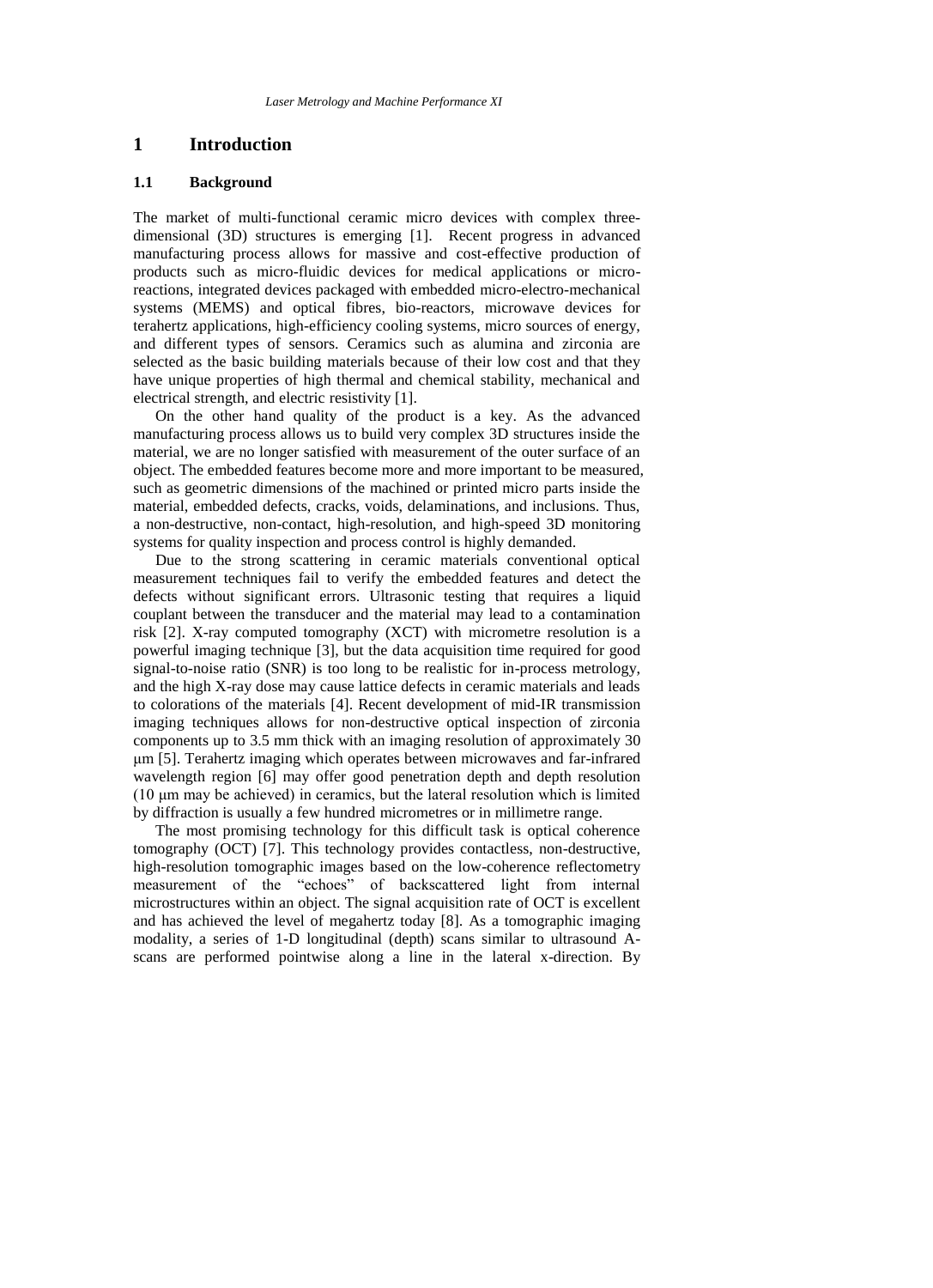combining these scans for a given y-position a 2-D cross-sectional image is obtained (analogous to the ultrasonic pulse-echo imaging B-scan). By further combining these cross-sectional images recorded at adjacent y-positions a full 3- D tomographic image can be obtained.

#### **1.2 Review of OCT measurement in ceramics**

Although OCT was originally developed as an imaging technology in biomedicine for tissues such as the eye, arteries, and nervous tissues [\[7\],](#page-9-2) new applications have appeared in recent years into the fields of dimensional metrology, material research, non-destructive testing, art diagnostics, botany, microfluidics, data storage, and security applications [\[9\].](#page-9-4)

Early applications of OCT in ceramics were investigated by Bashkansky et al. [10, 11], including materials such as lead zirconate titanate (PZT), silicon nitride ceramics, single-crystal silicon carbide and Teflon-coated wires. Later Veilleux et al. [\[12\]](#page-9-5) used OCT B-scan images to evaluate the light penetration depth inside plasma-sprayed yttria-stabilized zirconia (YSZ) coatings and determined the refractive index of the material. Sinescu et al. [\[13\]](#page-9-6) evaluated the potential of enface OCT for assessing the ceramic material defects of dental prostheses and micro-leakage at prosthetic interfaces, as well as the quality of bracket bonding on dental hard tissue. Gaps between the dental interfaces and ceramic material defects were clearly exposed in the B-scan and volumetric OCT images. Ellingson et al. [\[14\]](#page-9-7) used OCT to measure the thicknesses of thermal barrier coatings (TBCs) that usually consist of YSZ and are used in gas turbine engines for preventing damages to the substrate materials. Recently, Su et al. [15-17] modified the scattering model of sintered alumina and zirconia ceramic materials for accurate Monte Carlo simulation of OCT images, and thoroughly investigated the feasibility of mid-IR OCT for improvement of penetration depth in the ceramics.

The major limitation of the quality of OCT images is speckles caused by the coherent nature of light. The SNR may be close to or even smaller than "1" in an image [\[18\].](#page-9-8) Therefore, surface recognition and segmentation in OCT images remains a challenge. Su et al. [\[19\]](#page-9-9) developed an automated 3D image processing algorithm with sub-pixel resolution for improving the accuracy of the dimensional measurement from OCT data of industrial ceramic samples.

#### **1.3 Problem**

The major problem with regard to the dimensional metrology and defect detection using OCT in ceramics is the limited penetration of radiation due to strong scattering and the un-known measurement errors. The answer to the former may be an OCT system using a mid-IR supercontinuum light source and high quality cooled super-lattice photon detectors [\[16\].](#page-9-10) However, to the best of our knowledge the measurement errors of OCT have not been studied systematically. This problem will be discussed in this paper.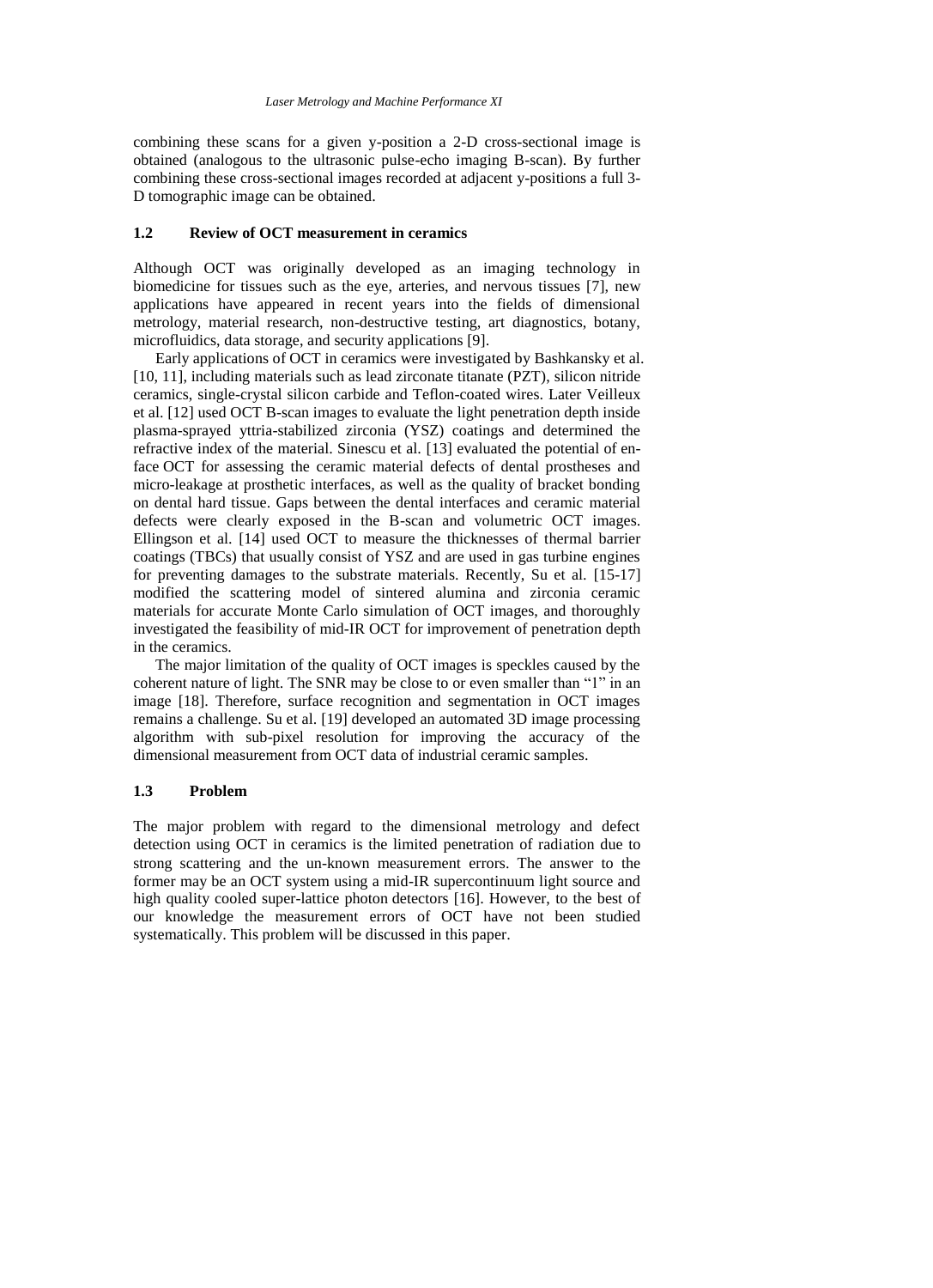## **2 Principle of OCT**

The fundamental principle of OCT technology is based on the interference of partially coherent electromagnetic waves. The standard time-domain OCT layout is shown in [Figure 1.](#page-3-0) The key component is the broadband source (or femtosecond laser) that works in IR region. The radiation emitted from a broadband source is sent into the Michelson interferometer and divided into a reference beam and a sample beam.



Figure 1: Schematics of the standard time-domain OCT setup

<span id="page-3-0"></span>The reference beam reflected back from a mirror interferes with the sample beam backscattered from the sample at the beam splitter, and then the interference signal is detected by the detector and can be expressed as below (if Gaussian-distributed spectrum of the source is assumed)

$$
\bar{I}_{TDOCT} \sim I_R + I_S + \sqrt{I_R I_S} e^{-\Delta k^2 (z_R - z_S)^2} \cos[2k_0 (z_R - z_S)]
$$

where  $I_R$  and  $I_S$  is the intensity of the reference beam and sample beam, respectively.  $k_0$  is the spatial frequency corresponding to the centre wavelength, and  $\Delta k$  is the spectral width.  $z_R$  and  $z_S$  are the optical pathlengths of the reference beam and the sample beam, respectively. The interference signal occurs only when  $(z_R - z_S)$  is small enough, usually in the order of a few micrometres for a modern OCT system. By scanning the reference mirror axially a depth-resolved A-scan is obtained. A 3D volumetric image can be obtained by laterally scanning the sample beam using two galvo mirrors with rotational axes in x- and y-direction.

More advanced Fourier-domain OCT (FD-OCT) also relies on the principle of partially coherent interference, but it offers a possibility of much faster imaging speed and higher detection sensitivity. Instead of mechanically scanning a reference mirror an A-scan is obtained by a Fourier transform of the spectrally resolved interference fringes. This can be done by using a spectrometer as detector, e.g. a line array charge-coupled device (CCD). Such a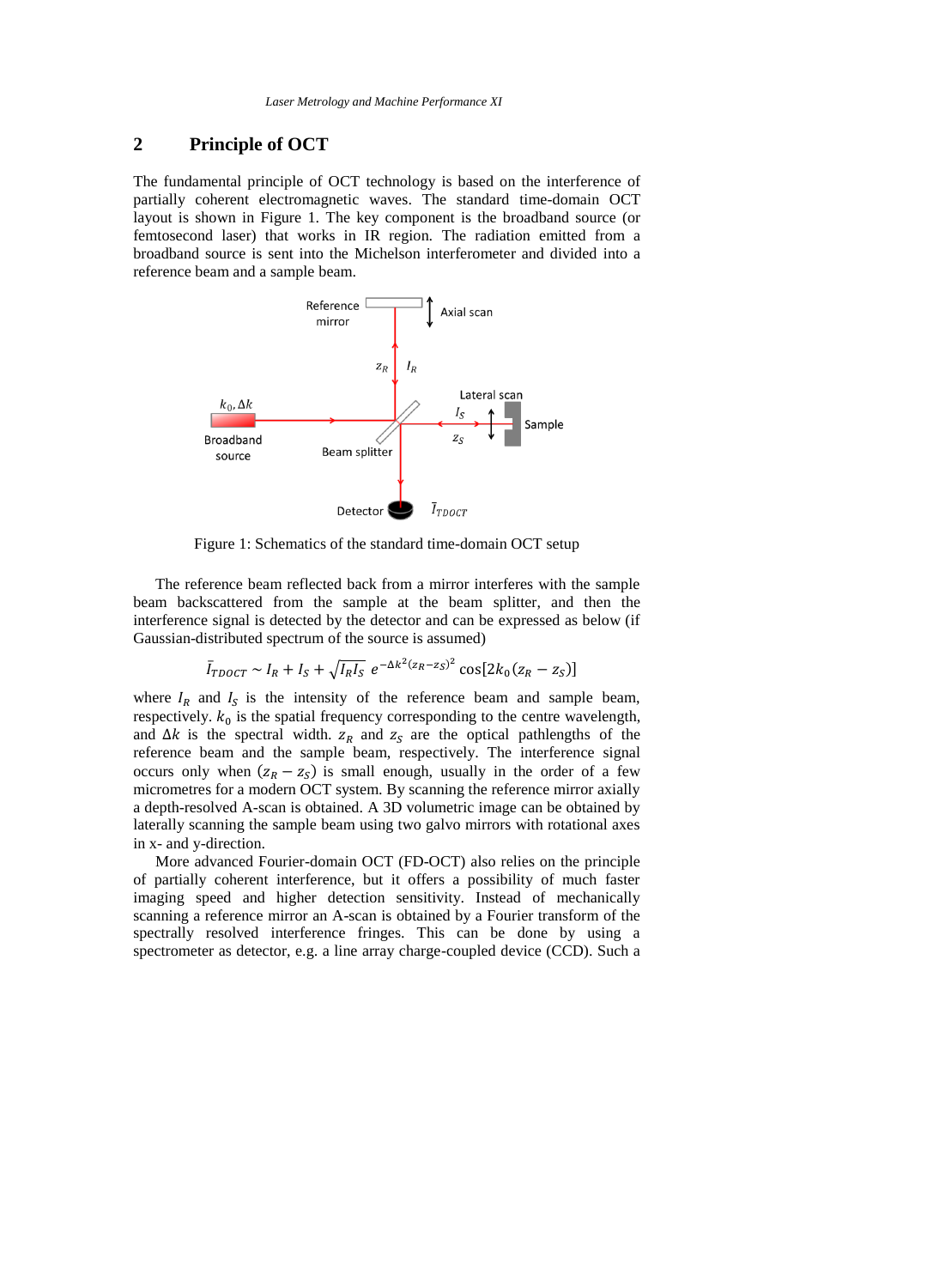system is called spectral-domain OCT (SD-OCT). It can also be done by employing a swept laser source (wavelength-tuning) with a single photodetector to record the spectrally resolved interferogram sequentially while tuning the wavelength. This is called swept-source OCT (SS-OCT). The same underlying principle is used in both methods, i.e. to reconstruct the coherence function by calculating the Fourier transform of the measured power spectrum. The detailed explanation of this technique is skipped here but can be found i[n \[7\].](#page-9-2)

### **3 Experimental**

The sintered highly-dense polycrystalline alumina and zirconia ceramic materials are investigated. The samples are made in thin layers (thickness of 50- 500 µm) and have white appearance due to high scatter [\[17\].](#page-9-11) Laser milling technology is used for structuring the ceramic layers. The sample under test is a two-layer ceramic stack with embedded laser-milled channels as shown in [Figure 2.](#page-4-0) The imaging sites are marked with the red frames.



Figure 2: Geometric model of the two-layer ceramic sample stack

<span id="page-4-0"></span>The OCT systems used in this study include a commercial spectral-domain OCT and two laboratory swept-source OCT systems [\[20\].](#page-9-12) The specifications of the systems are given in [Table 1.](#page-4-1)

<span id="page-4-1"></span>

| Table 1: Specifications of the OCT systems |                   |                    |                  |  |  |  |
|--------------------------------------------|-------------------|--------------------|------------------|--|--|--|
|                                            | Commercial system | Laboratory systems |                  |  |  |  |
| Centre wavelength                          | 1325 nm           | $1300 \text{ nm}$  | $1650$ nm        |  |  |  |
| Maximum A-scan rate                        | 91 kHz            | $10 \text{ kHz}$   | $10 \text{ kHz}$ |  |  |  |
| Lateral resolution                         | $15 \mu m$        | $<$ 20 $\mu$ m     | $<$ 20 $\mu$ m   |  |  |  |
| Axial resolution                           | $< 8 \mu m$       | $<$ 20 $\mu$ m     | $<$ 20 $\mu$ m   |  |  |  |

The Monte Carlo simulation program used in this study has been developed and tested in previous studies [\[16\].](#page-9-10) The simulations of OCT images are carried out by a consecutive step-wise calculation of individual A-scans that are further combined into a 2D matrix and displayed as an image in a logarithmic scale. Surface roughness was included as a parameter in the simulation.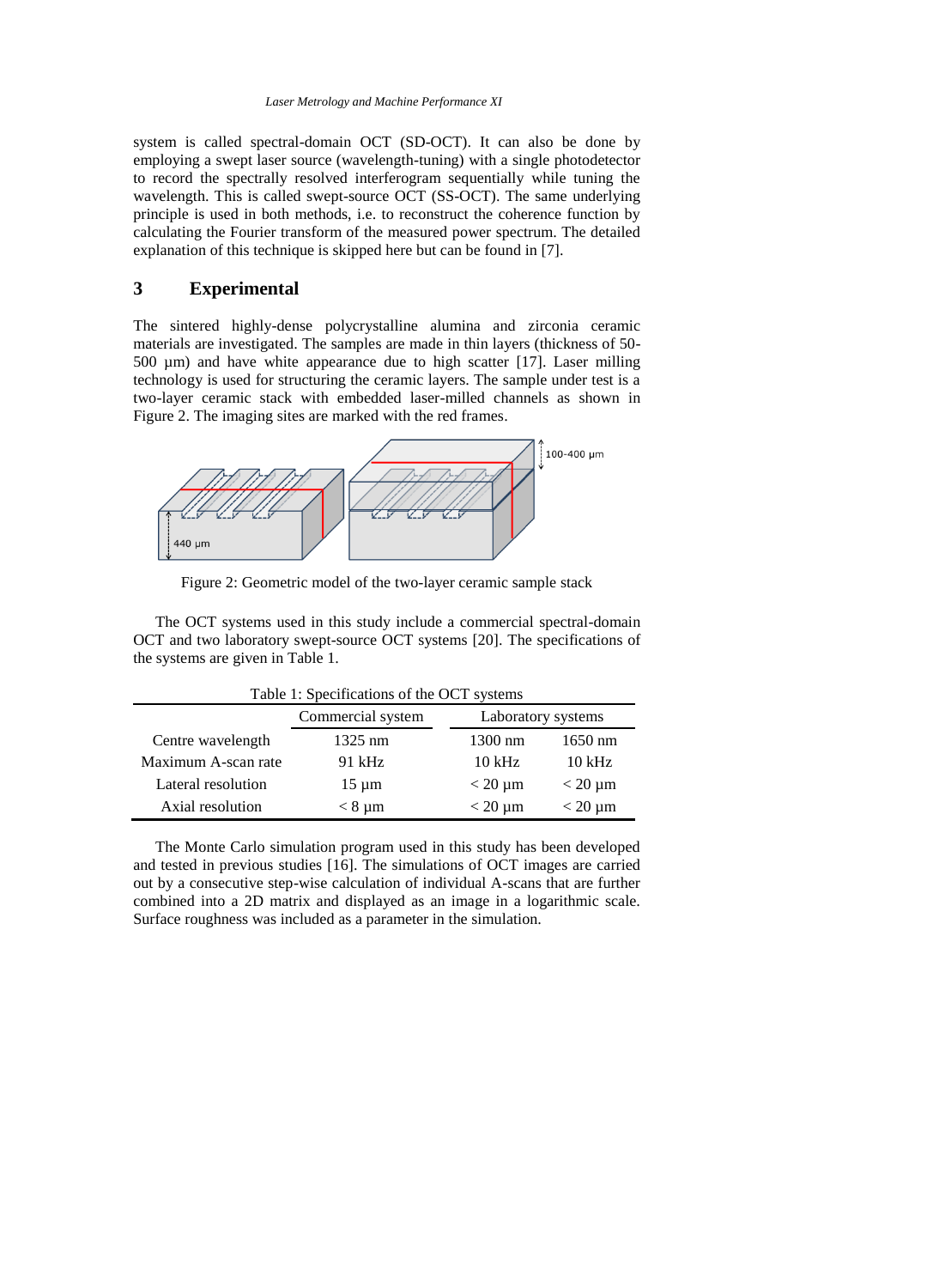## **4 Result**

#### **4.1 OCT measurement of ceramics**

The 3D OCT image of the two-layer zirconia ceramic stack is demonstrated in [Figure 3.](#page-5-0) The microchannels are covered by a 375 µm thick zirconia layer. The top and the bottom surfaces of the channels can be clearly detected. The image covers a volume of 4mm×4mm×1.78mm, where the vertical axis presents optical distance.



Figure 3: The 3D OCT image of the two-layer ceramic stack

<span id="page-5-0"></span>By analysing the 3D OCT data using our image processing algorithm [\[19\]](#page-9-9) the channel surfaces are segmented and displayed as the top-view OCT images in [Figure 4.](#page-5-1) The field of view (FOV) is 4 mm  $\times$  4 mm. From this result the heights and widths of the channels can be easily obtained.

| <b>Section</b>         | 58 |                                |  |  |
|------------------------|----|--------------------------------|--|--|
| ł                      | ł  |                                |  |  |
|                        |    | 小三大<br>R<br>ß.<br>٠            |  |  |
| ٠<br>٠<br>٠<br>r.<br>٠ |    | ×<br>13<br>$\frac{1}{2}$<br>93 |  |  |

<span id="page-5-1"></span>Figure 4: Top-view OCT images of the top and bottom surfaces of the channels

Air-filled pores with diameters larger than 10 μm may become the starting points of potential cracks in the material. They are present in OCT images as extraordinary bright spots as shown i[n Figure 5.](#page-6-0)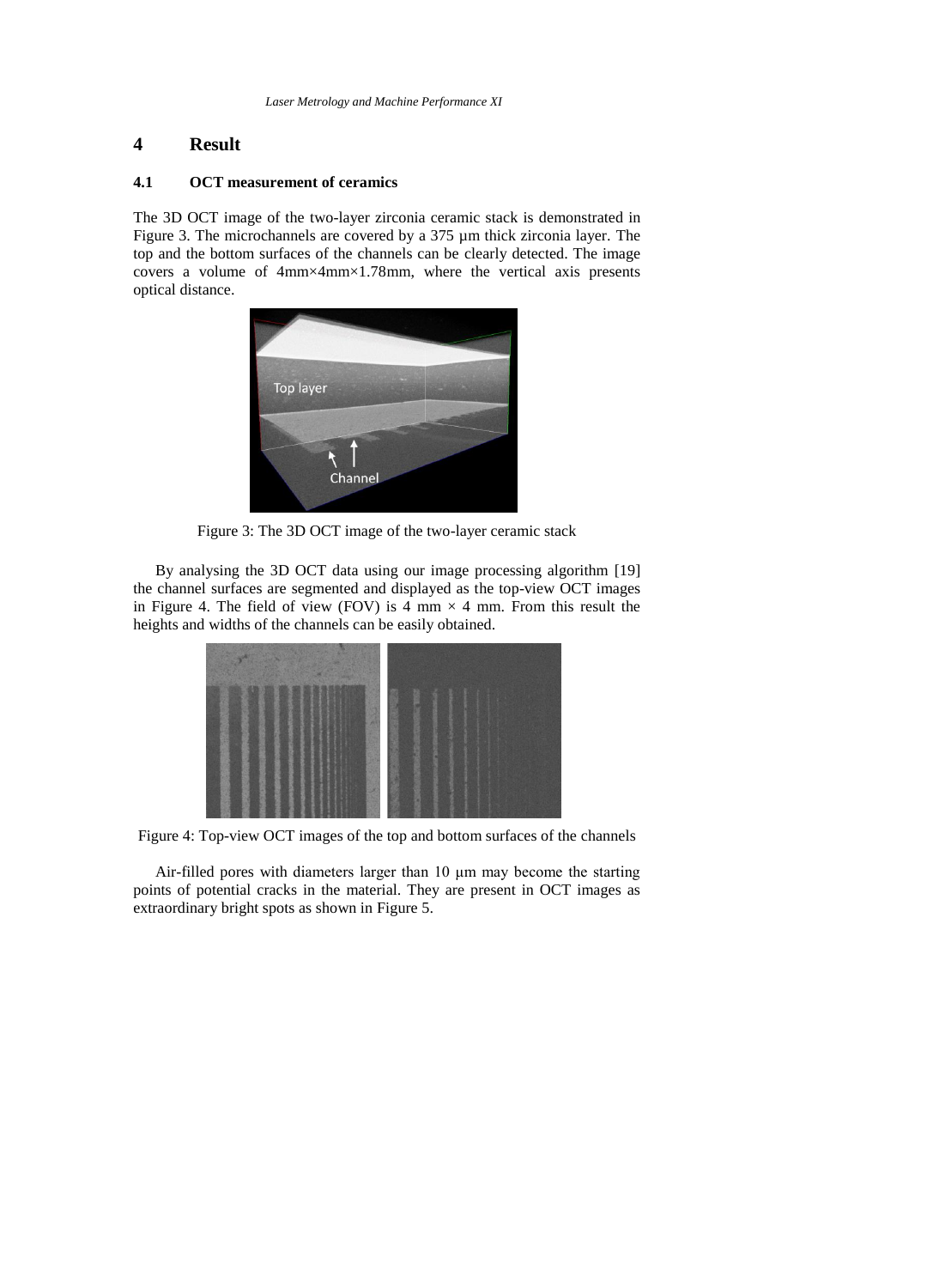*Laser Metrology and Machine Performance XI*



Figure 5: Cross-sectional OCT images of a sintered zirconia layer

<span id="page-6-0"></span>Delamination between two stacked ceramic layers may happen in the sintering process. The delamination is observed as separated interfaces in the OCT image as shown in [Figure 6.](#page-6-1) The detectable separation is smaller than 10 µm owing to the high axial resolution.



Figure 6: Cross-sectional OCT image of the embedded microchannels

#### <span id="page-6-1"></span>**4.2 limitation of OCT imaging in ceramics**

The primary limitation of OCT imaging in ceramics is the penetration depth. This may be improved by operating OCT in mid-IR. The Monte Carlo simulation predicts the expected OCT response in the near to mid-IR wavelength regions. The details of the simulation can be found in [\[16\].](#page-9-10) The simulated cross-sectional OCT images based on the experimental geometric model are shown in [Figure 7](#page-7-0) at five different wavelengths. Surface roughness and dispersion effect have been taken into account in the simulation. It is obvious that the penetration depth is improved with increasing wavelength. The image contrast of the embedded channel is considerably enhanced. The vertical axis represents the optical distance and the color-coded calculated intensity corresponds to a dynamic range of 55 dB. A mirrored image artefact of the channel surface (s3) is present in [Figure 7E](#page-7-0) as the penetration depth is improved. This is because some photons are reflected twice between the surfaces s2 and s3. Another phenomenon is the distorted image of the flat s4 as observed in [Figure](#page-7-0)  [7D](#page-7-0) and [Figure 7E](#page-7-0). An inverted channel appears in the image instead of a straight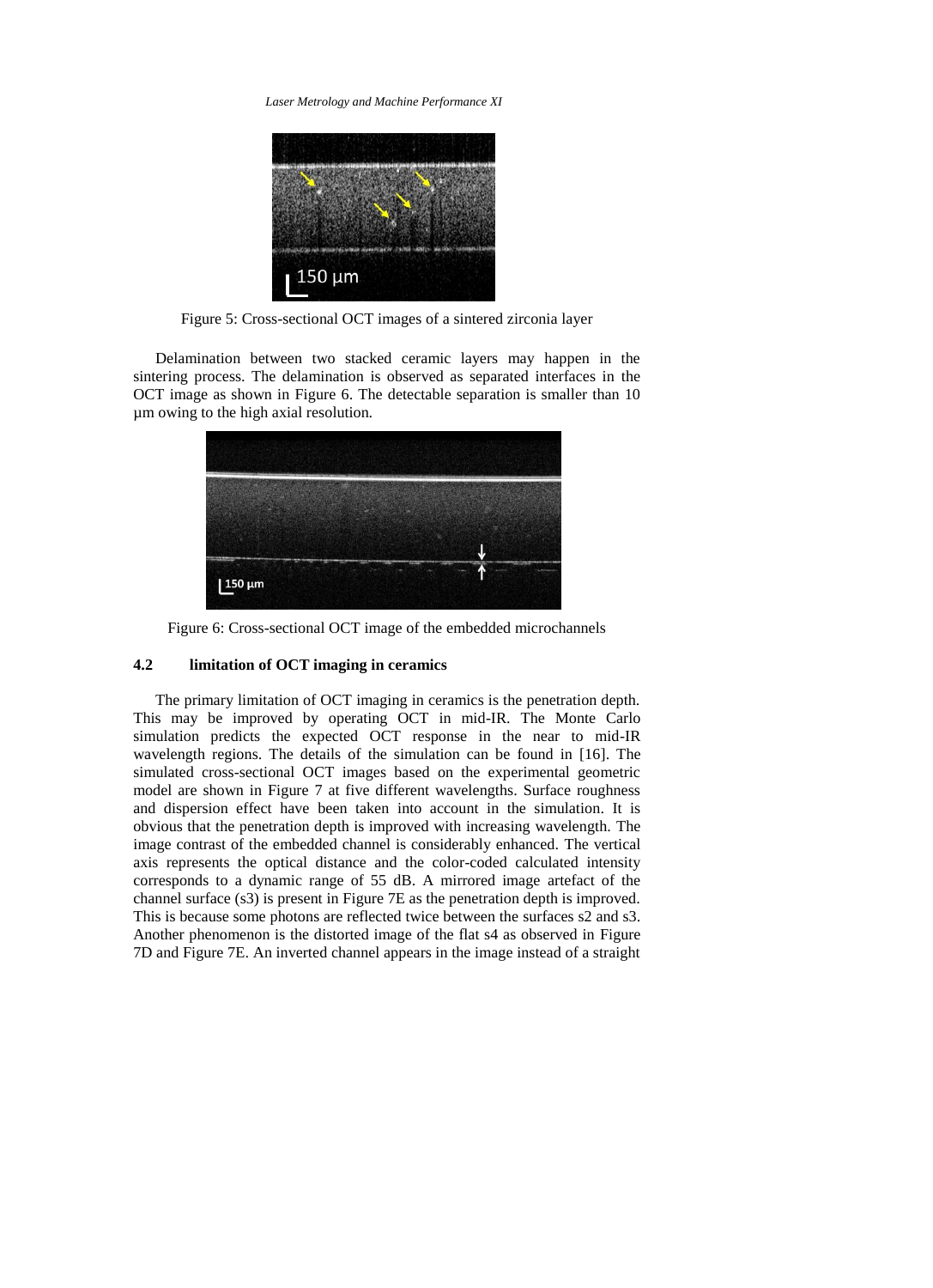line because the photons passing through the air-filled channel have travelled a shorter optical pathlength to reach and return from this boundary at the channel region.



Figure 7: Simulated OCT images of the two-layer alumina stack

<span id="page-7-0"></span>The OCT measurement has been found accurate in axial direction for a measurement of embedded structures in the axial direction [\[15\],](#page-9-13) but can be problematic for the measurement in the lateral X- and Y-directions. As shown in [Figure 8](#page-7-1) four channels with different widths are measured in free surface and embedded in 188 µm thick alumina and 375 µm thick zirconia layers, respectively. The deviations of the measured widths are almost constant between the embedded channels and those in free surface. This is probably caused by a reduced OCT signal from the channel edges owing to the strong scattering that occurs in the top alumina or zirconia layer, and the presence of surface roughness.



<span id="page-7-1"></span>Figure 8: Comparison of the measured widths of four embedded channels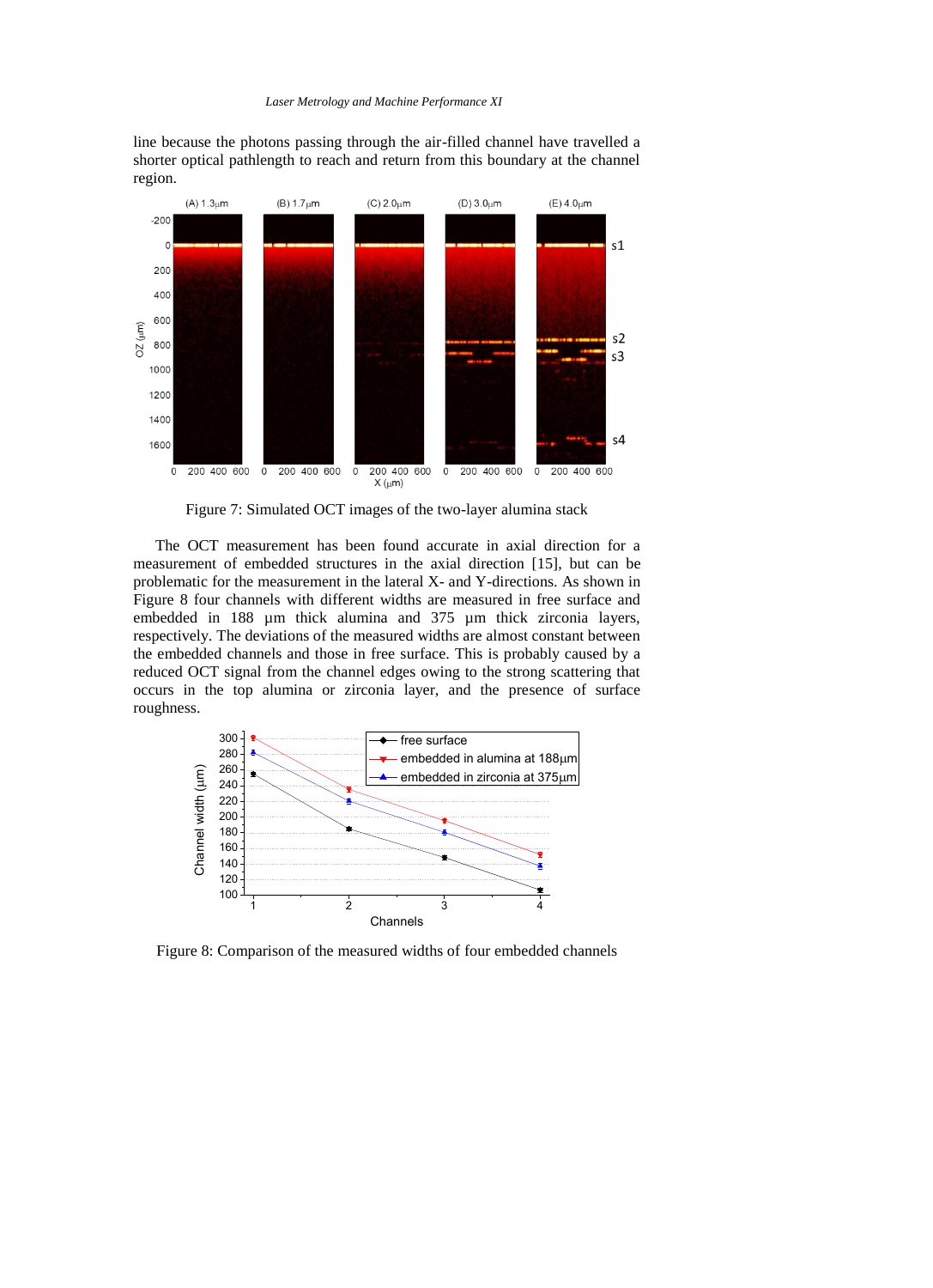#### *Laser Metrology and Machine Performance XI*

Another problem in OCT imaging is the wavefront aberration caused by the imaging optics, particularly when a pair of galvo mirrors is used for the lateral scanning. This aberration exists in most OCT systems that use this scanning scheme, which is a  $3<sup>rd</sup>$ -order aberration (astigmatism at zero degree and defocus). For some scanning schemes the peak-to-valley (P-V) error can be as large as some 20  $\mu$ m over a 4×4 mm<sup>2</sup> FOV. This aberration can be measured and corrected by extracting the OCT image of a flat surface using a dedicated 3D image processing algorithm [\[19\].](#page-9-9) The actual wavefront error is demonstrated in [Figure 9](#page-8-4) and the colour bar corresponds to height values in micrometres.



Figure 9: Plot of the wavefront aberration of an OCT system

## <span id="page-8-4"></span>**5 Conclusion**

Optical coherence tomographic method is promising for inspection and metrology of embedded structures in multi-layered alumina and zirconia ceramics. By Monte Carlo simulation of OCT images we find the optimal OCT wavelength region is 2-4  $\mu$ m for alumina and zirconia ceramic materials, and surface roughness may degrade the detectability of the embedded interfaces in materials. On the other side, we investigated and revealed some of the limitations of OCT from the metrology point of view. The measurement of the width of the embedded channel is significantly affected by scattering in the ceramics. The result also shows image artefacts may cause severe inspection errors, particularly for unexperienced operators. Our dedicated Monte Carlo simulation program and 3D image processing algorithm may significantly enhance the understanding of the imaging mechanism and improve the accuracy and precision of the OCT inspection and measurement.

#### **Reference**

- <span id="page-8-0"></span>[1] MULTILAYER, EU FP7 project[, http://multilayer.4m-association.org/.](http://multilayer.4m-association.org/)
- <span id="page-8-1"></span>[2] Birks A and Green R 1991 *Ultrasonic Testing 2nd ed* (Columbus)
- <span id="page-8-2"></span>[3] Stock S 2008 *MicroComputed Tomography: Methodology and Applications* (CRC Press)
- <span id="page-8-3"></span>[4] Evans B D and Stapelbroek M 1978 *Phys. Rev.* B **18** 7089-7098